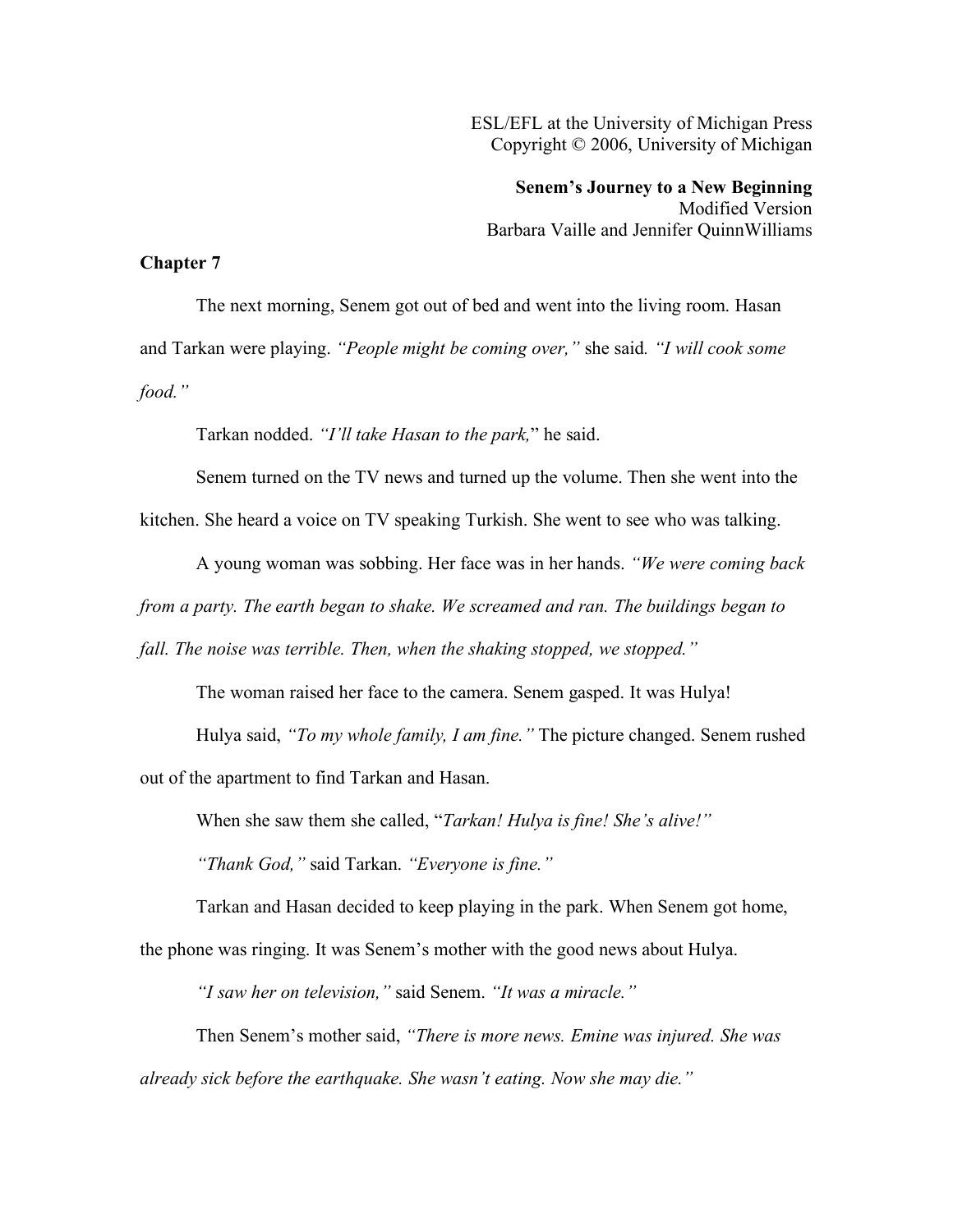## ESL/EFL at the University of Michigan Press Copyright © 2006, University of Michigan

After they hung up the telephone, Senem thought about Emine. She should try to help her friend. She dialed the number of the hospital where Emine was being treated. She asked for Emine Bahar.

*"That young woman died this morning,"* said the woman on the other end. Senem sat down on the sofa and wept. Very soon, she heard a knock at the door. Senem wiped her face and went to the door. It was Martha. She could see something was wrong. Senem told her that Emine was dead.

Martha hugged her. "I understand Senem. You feel so sad because Emine was your friend. Maybe she a little crazy, but is not change how you feel for her. My grandmother died last year in Mexico. We have no money for me to go for the funeral. I am then very sad, how do you say, depressed? Then is better, little by little."

"I will think about what you say. Thank you."

"I going now," said Martha. "But I be back tomorrow for the school. You coming then."

Senem smiled. "Maybe," she said. She thought about Emine. She remembered how much Hasan loved her. She remembered watching television with her and laughing with her. Emine was dead, but Hulya was alive. How did those two things go together? One was so joyous, the other was so terrible.

Finally, Tarkan came home. She put her arms around him. She whispered that Emine was dead. He led her to the bedroom helped her get into bed. *"Sleep."*

Senem slept. When she woke up it was still dark outside. Her mind was calm and clear. She thought about the past year. Then in the darkness her mind was filled with a